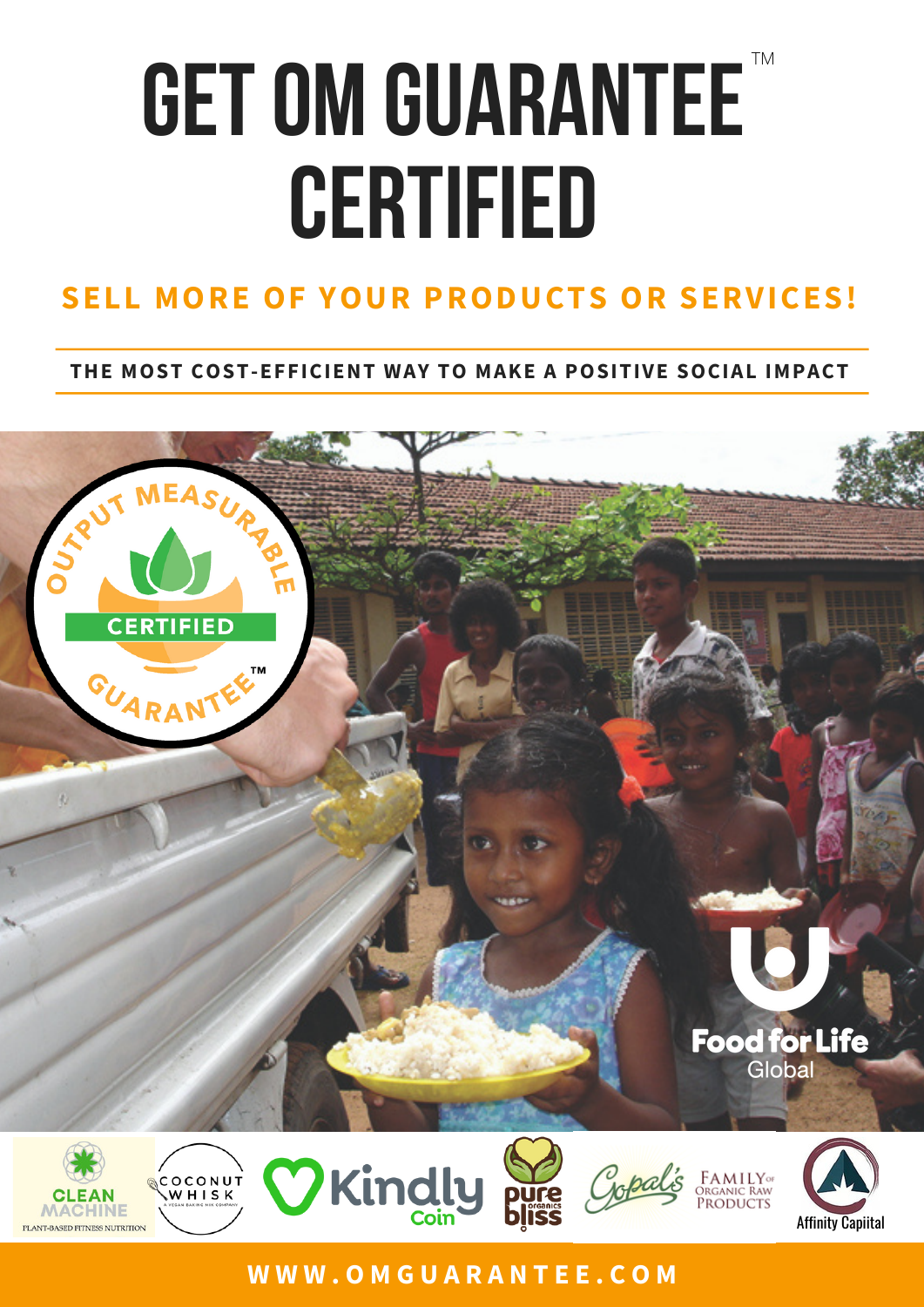## WHY YOU NEED IT

#### **THE NUMBERS DON'T LIE**

## **Nearly Three-quarters of Americans**

There is a growing number of companies making corporate social responsibility and giving back to the community a significant part of their brand ethos, and rightly so, because the numbers don't lie. According to research done by Mintel, a company's charitable giving affects **three-quarters (73%) of Americans**' purchase decisions.

### **Gen Z's Expect You to Give Back**

In 2020 and the foreseeable future of sales, cause marketing does and will continue to translate to sales, with **69% of Gen Z** consumers saying they're more likely to buy from a company that contributes to charitable causes.

#### **Cost Efficient and Measurable**

Our kindly ecosystem aims to help socially- responsible and conscious companies make a positive social impact that is not only measurable but also certified! For **as little as 25 cents** you can provide a cost-efficient way for your customers to give back, thus enhancing the integrity and value of your brand.

## **A Win/Win for Everyone Involved**

By OM Guarantee certifying your brand, you help needy children, rescued animals, or the planet, while also getting tremendous tax benefits, and your customers get the satisfaction of **feeling good about their purchase.**



#### **R E G I S T E R Y O U R C O M P A N Y T O D A Y !**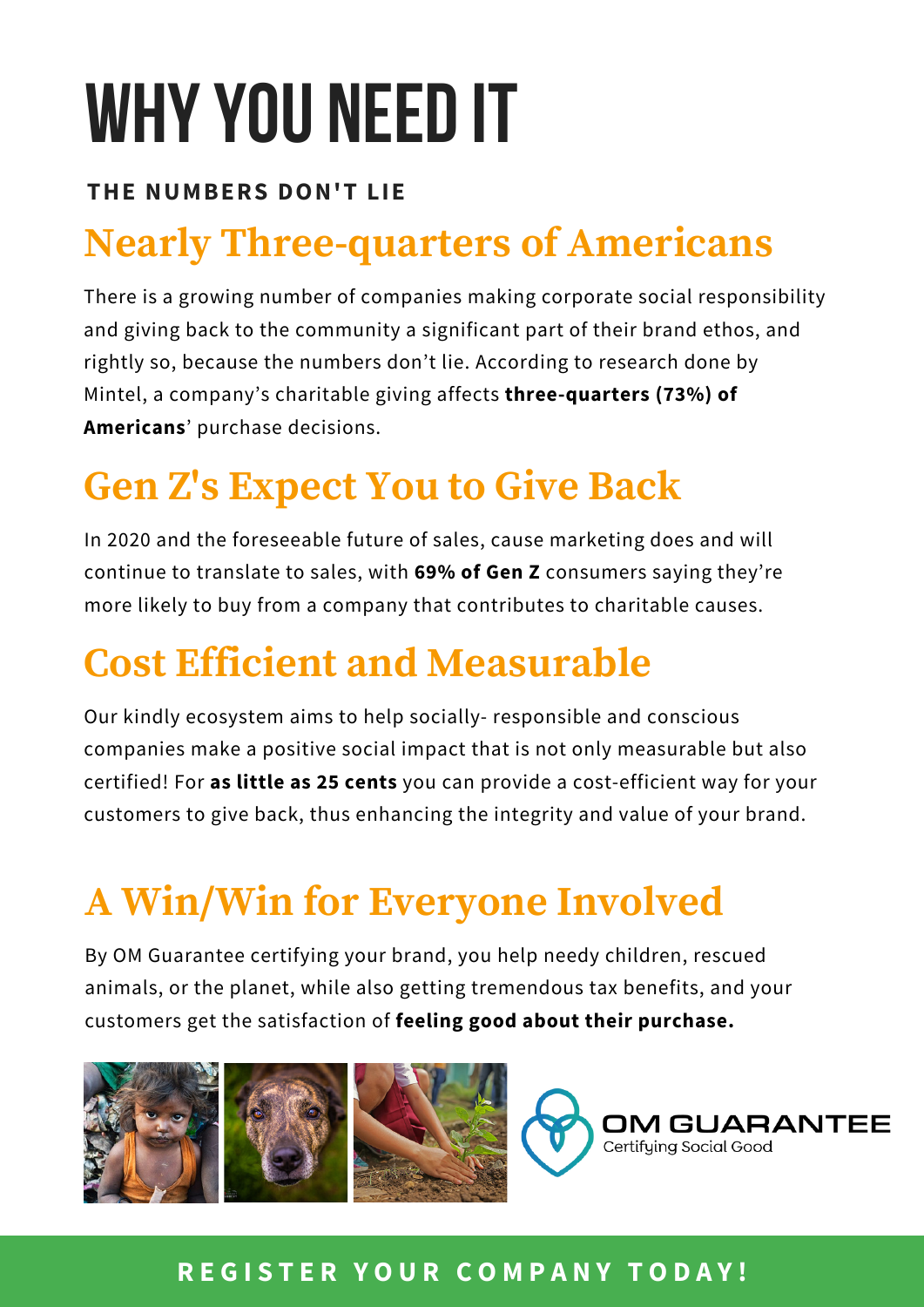